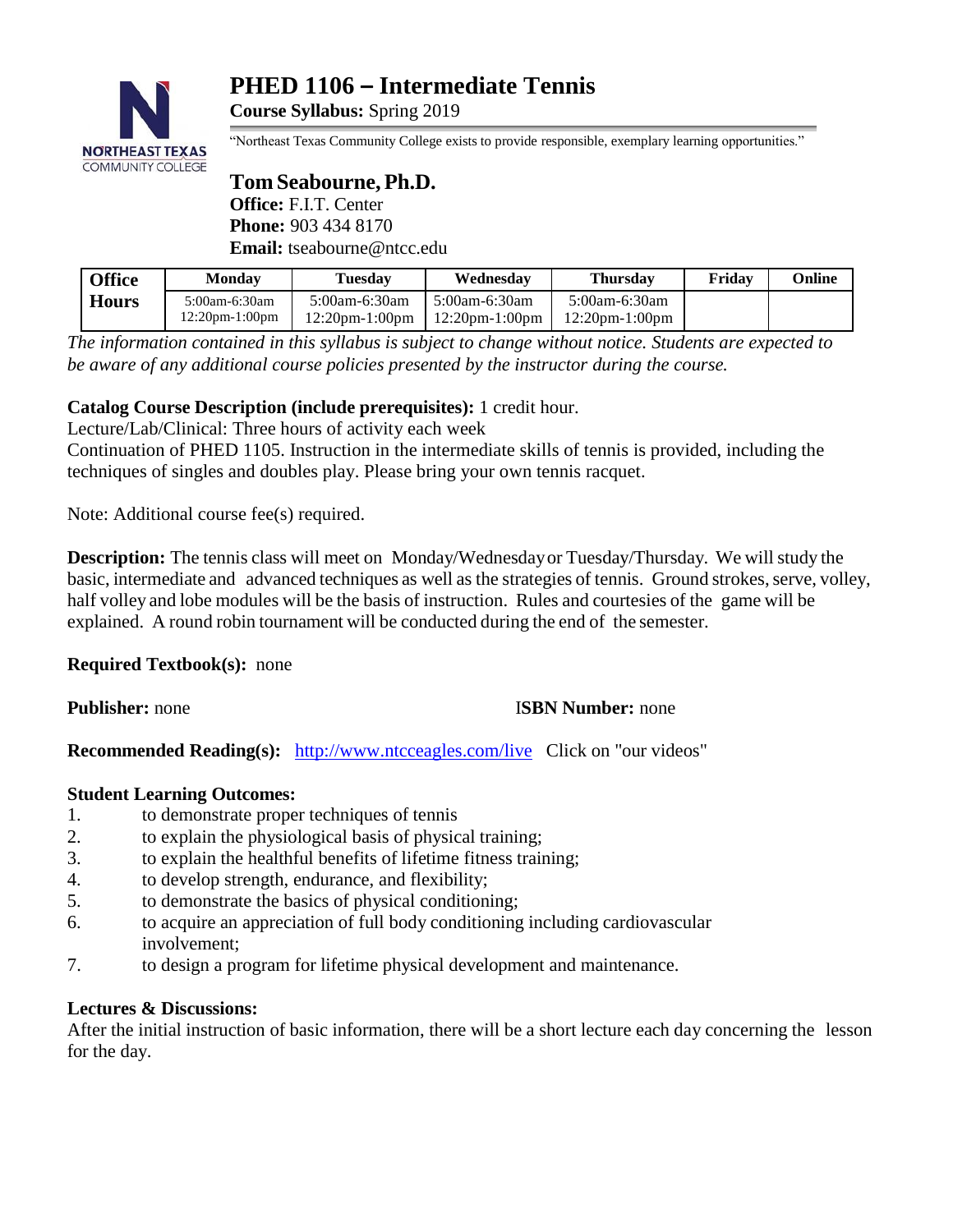#### **Evaluation/Grading Policy:**

Game Modules 80 points Workbook/Video reviews 20 points TOTAL POINTS 100 points

 $A = 89+$  $B = 78 - 88$  $C = 67 - 77$  $D = 56 - 66$ F - below 56

### **Tests/Exams:**

Skills Tests

Since skill development is a major objective of this course, skill tests will be a large part of the final grade. It must be noted that not only will the final level of achievement be considered, but also equally important is the level of skill development when entering the course. Modules will be used as the evaluation tool for skills tests.

Final Exam video review assignment due the last week of classes.

#### **Assignments:**

Go to the website: <http://www.ntcceagles.com/live> Click on "our videos". Choose 20 videos and do a three sentence description of each video.

#### Question and Answer Sessions

Time will be allotted after each lecture for questions. Questions will be encouraged throughout class activity and especially during practice sessions while the instructor is giving individual help.

#### Demonstration

Demonstration is necessarily a large part of physical education activity classes.

#### **Other Course Requirements:** none

#### **Student Responsibilities/Expectations:**

Attendance is mandatory. Two video reviews may make up for each excused absence.

#### **Other Course Policies:**

Game Courtesies

Since its origin tennis has been variously referred to as the sport of kings and aristocrats or as a gentleman's game. This is reflected in various courtesies or rules of etiquette still observed in playing the game. In general these might be summed up as the accepted rules of good sportsmanship. They include:

- Never lose your temper
- Be a good sport at all times
- Accept official's rulings graciously
- Never question an opponent's decision
- Win or lose graciously
- Return balls directly to the server after play
- Never take unfair advantage of an opponent
- Try not to return a first serve which is a fault
- Be courteous to others playing on adjoining courts
- Try for every point